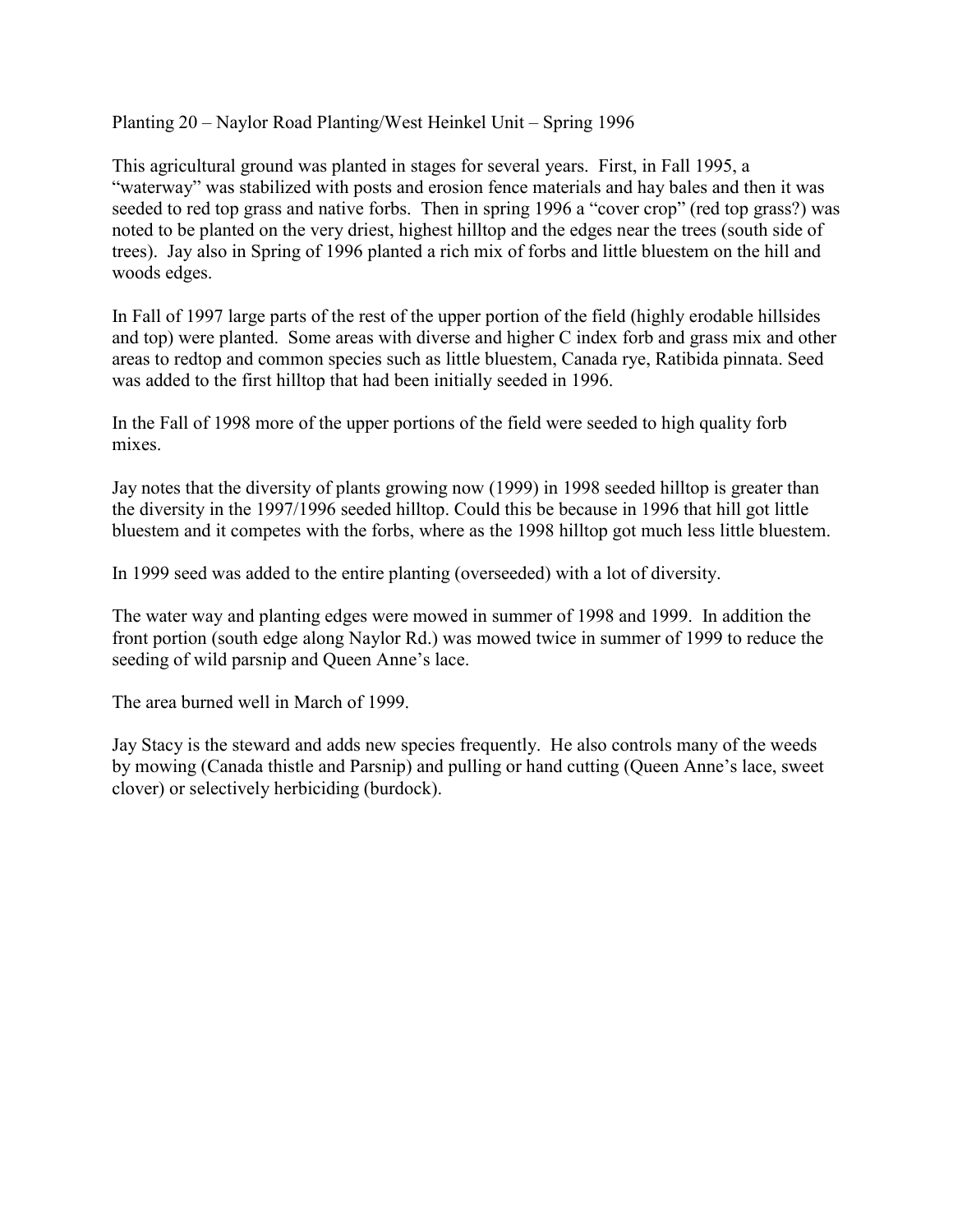# Restoration Plan for the Naylor Road Area

of

The Nature Conservancy's Nachusa Grasslands

 Mary Vieregg NRES 320: Restoration Ecology Dr. Anthony Endress May 3, 2001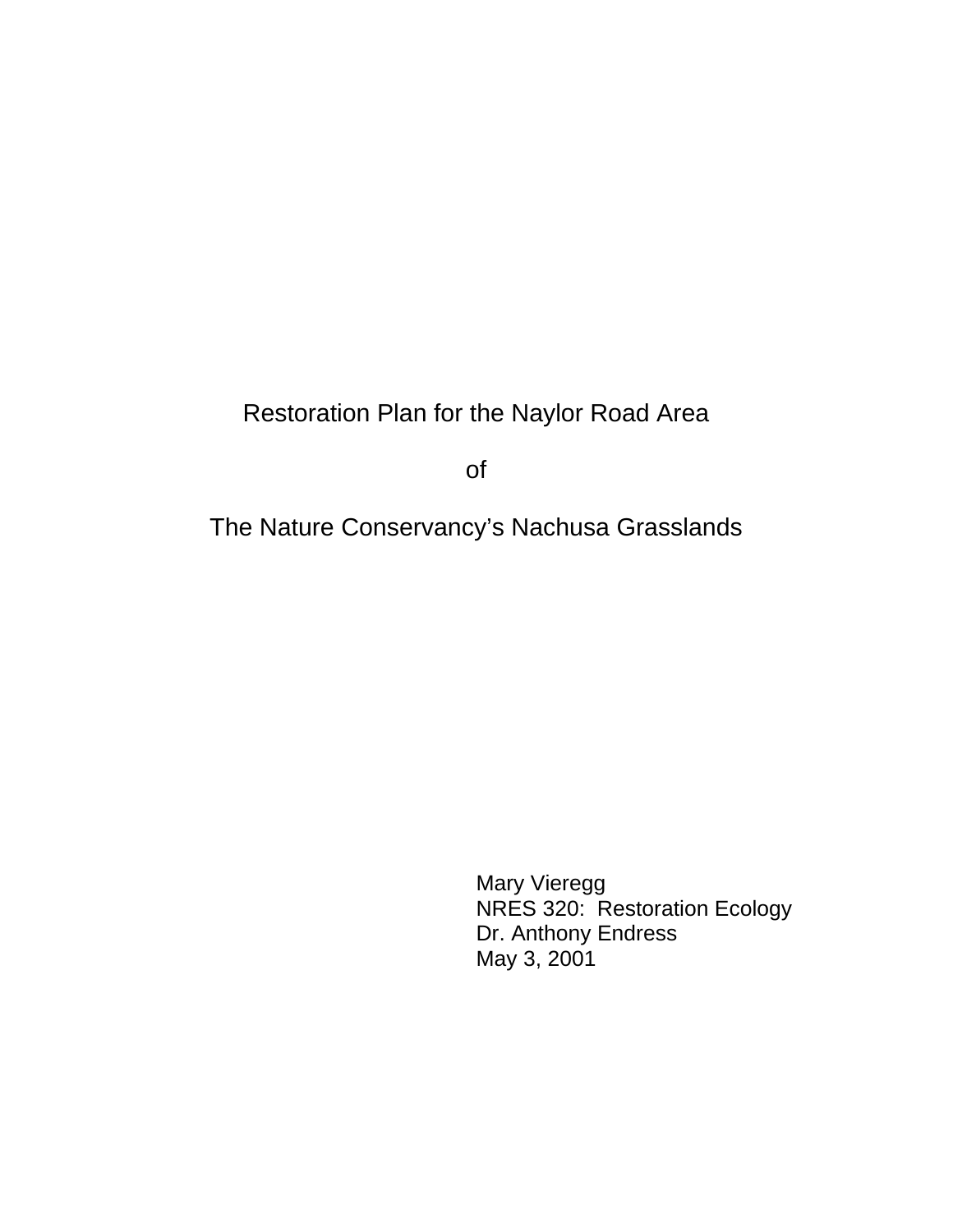The goal of this project is to continue the development of a restoration plan for the Naylor Road area of the West Heinkel Unit in The Nature Conservancy's Nachusa Grasslands Preserve located in Lee and Ogle Counties in north central Illinois. The area encompasses roughly 50 acres in northwestern Lee County previously farmed and grazed. Nature Conservancy stewardship began in earnest in 1997, and the management plan is evolving as more acreage is taken out of crop farming and the stewards gain increasing familiarity with the land. Ideally, the area will be restored to its presettlement condition in an effort to encourage and preserve biodiversity.

#### The site's physical characteristics:

 Lee County has a temperate, humid, continental climate typical of northern Illinois. Generally, northwestern Lee County is rolling country that formed in a glacial till plain drained by the Rock River. It is included in the Rock River Hill Country Division of Illinois. Preglacially, the Rock River channel ran well east (just east of present day Rochelle) of its present location, and it joined the preglacial Mississippi River near the site of present day Princeton, IL. (figure 1). During that time, the drainage of the study area was to the east. By the time the Wisconsinan glacial period ended, however, the Rock River had shifted to its present more westerly location, and the drainage of northwestern Lee County had reversed itself. One can only imagine the chaotic shifting of sands, gravels, and outwash as the landforms changed.

 The specific area under study is a relatively small but diverse piece of land. Starting in the southeastern corner of the roughly rectangular parcel (figure 2), there are upland knobs that reflect the underlying Ordovician St. Peter sandstone outcrops. The land slopes down from these knobs to the west. To the north there are two wooded areas separated by an intervening lobe of grass. The western half of the parcel and the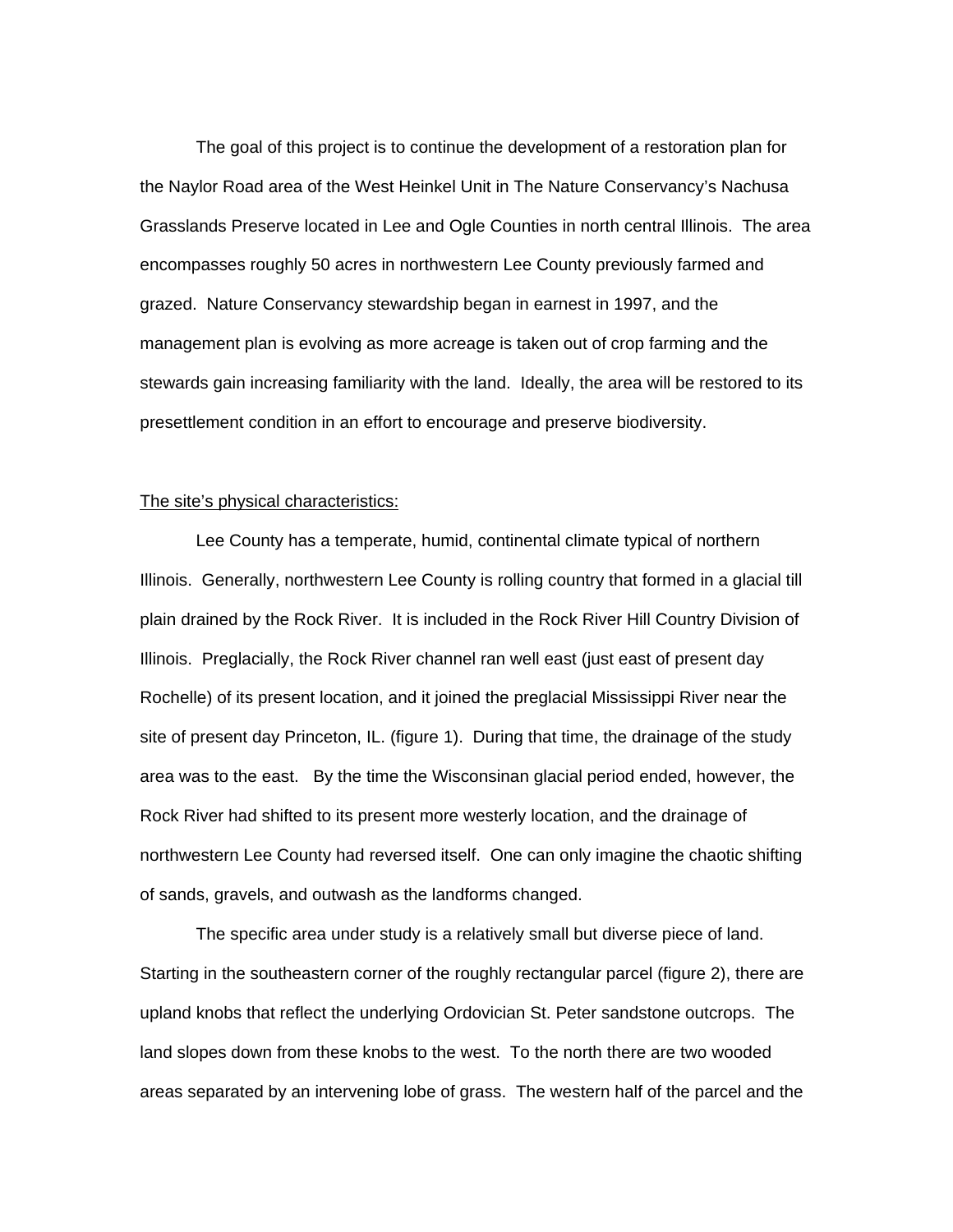wooded area furthest north along the eastern edge gently slope down to a creek bed draining into Franklin Creek which in turn drains into the Rock River. An additional small knoll interrupts the grade along the western edge.

 As indicated by the soil map (figure 3), the soils vary with the topography. Beginning again with the southeastern corner and moving west and north, the soils transition from Martinsville silt loam through Billett fine sandy loam and back into Martinsville silt loam again before reaching the ponded Comfrey silt loam of the creek area. The small knoll interrupting this gradient is composed of a Boone variant of loamy fine sand. Moving northward from the southeastern corner, the same Boone variant loamy fine sand and Chelsea fine sand underlie the wooded areas until they transition into the Martinsville silt loam again just south of the creek bed.

Except for the Comfrey silt loam of the creek area, all of the soils are well-drained to excessively drained in character. The Boone variant loamy fine sand soil in the wooded area and the small knoll along the western edge are fairly shallow, and the sandstone bedrock can restrict root growth. It formed in sandy material weathered from the sandstone bedrock (Soil survey 102). The Chelsea soils formed from sandy glacial outwash materials reworked by the wind after the glacial meltwater receded (Soil survey 144). The poorly drained Comfrey soils formed in alluvium (Soil survey 144). The Martinsville soils formed in a thin layer of loess and in the underlying stratified, loamy sediments of the area (Soil survey 120). The Billett soils are deep, well-drained soils that formed on dunal uplands and terraces (Soil survey 120) again reflecting the shifting waters of the glacial Rock River through the area.

It is generally thought that all of these soils except the Comfrey silt loam of the creek area formed in part from the organic actions of varying degrees of tree growth following the end of the glacial period (Smith et al. 21). The Comfrey silt loam in the creek area appears to have formed as a result of wet prairie plant and tree growth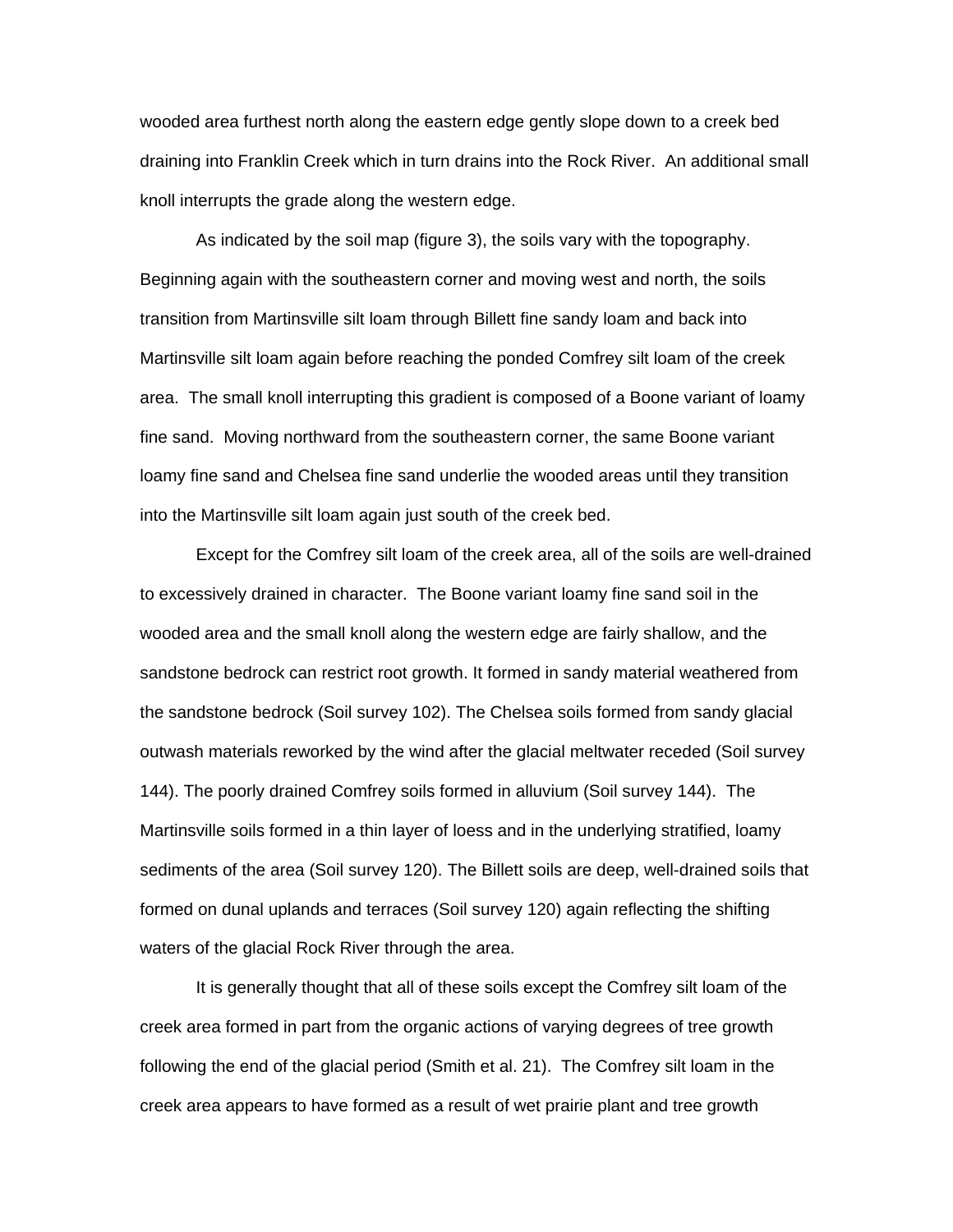(Smith et al. 95). These suppositions are reinforced by the reports submitted to the Government Land Office by early public land surveyors and will be discussed in more detail later in this paper.

#### The site's historical use:

 Just prior to settlement by non-native Americans, the Rock River served as the dividing line between the Winnebagoes to the west and the Pottawatomies to the east (south to the Illinois River). Members of the tribes intermingled and intermarried. They had succeeded the Illini, or Illinois Confederation of Algonquin Tribes, who had previously inhabited the area but moved out after Pontiac was murdered by a Kaskaskia tribesman in 1722. 1825 War Department estimates of Pottawatomies in Michigan, Indiana, and Illinois numbered 6500 (Stevens 2:7). Their most important village in Lee County was Shab-o-na, but most of the Potawatomies apparently lived along the Rock River in small groups of three to four families. The land was purchased from the Pottawatomies by the U.S. Government in the Treaty of Prairie du Chien in 1829. No artifacts or evidence of habitation by the Pottawatomies or others have been found at Nachusa Grasslands. It seems likely that they chose instead to live further south along Franklin Creek or west along the Rock River.

 The land was surveyed for the United States General Land Office during the spring of 1840 by W.S. Hamilton. His field notes indicate that the study area was "timber" (GLO field notes, vol.486), and he identifies two hickories as the witness trees for the southwest corner of the study area. One of the hickories was 3" in diameter and the other was 6" in diameter (figure 4). The witness trees for the corner of the interior quarter section were two black oaks each about 10 inches in diameter. This point falls about  $\frac{1}{2}$  mile south of the study area. Two large hickories (12" in diameter and 10" in diameter) marked the section line about  $\frac{1}{2}$  mile east of the study area. North of the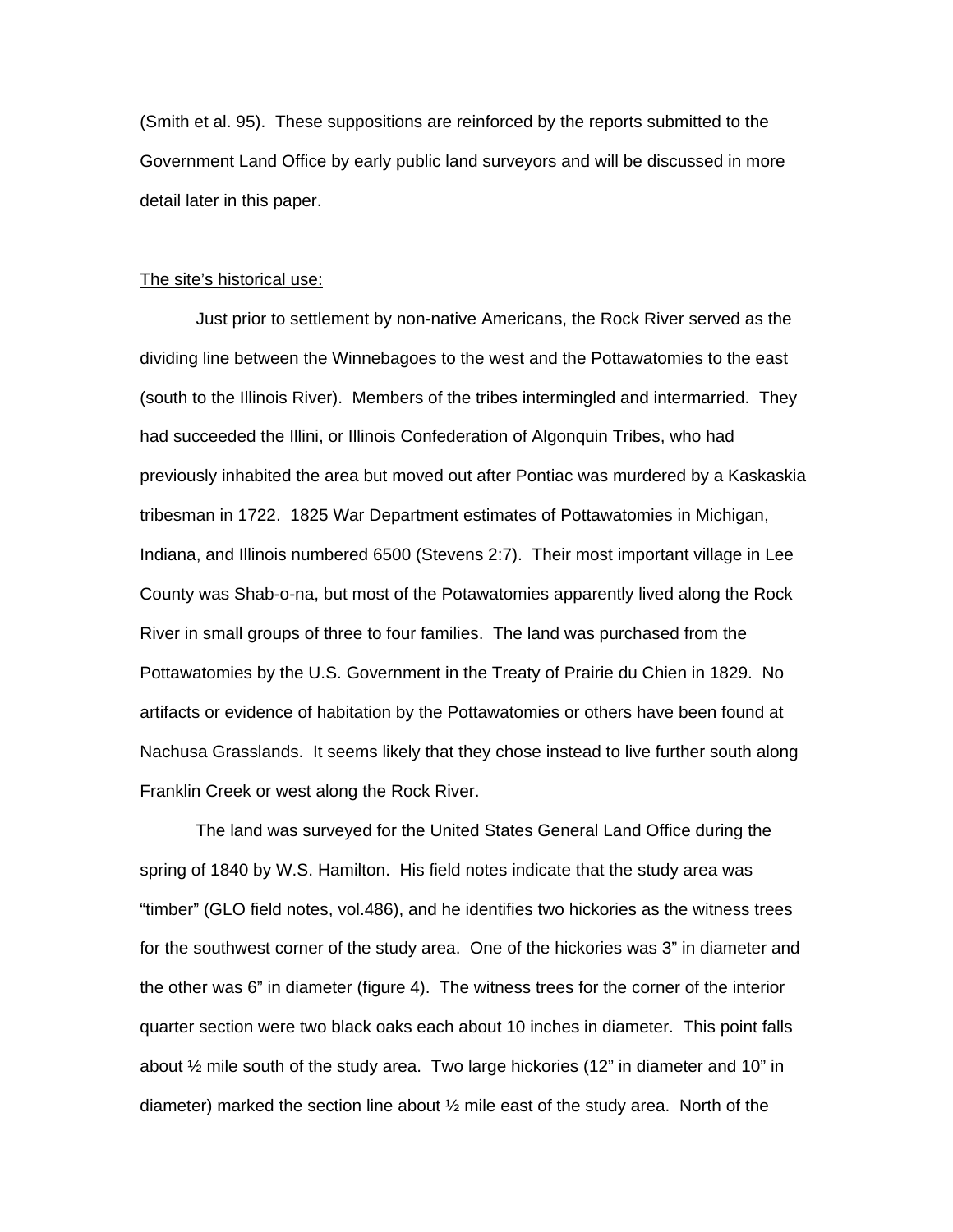creek at the northern end of the study area, the plat map indicates a change to prairie (figure 5) (GLO plat book). The use of a stone to serve as the witness mark underscores the map's representation. In summary, the survey notes and plat map seem to indicate that much of the study area was a black oak/hickory savanna, and that the "timber" extended north of the small creek. This meshes with the soil interpretation except for the creek area which the soils seem to indicate was a mix of wet prairie and trees.

 From the U.S. government, much of the land in the study area was granted to Thomas R. Greene in a land warrant (#4097) probably for military duty perhaps in the Black Hawk War. He lived in Chicago and in May of 1850 sold the land to Robert and Eleanor Spraule (or Spraul, or Sproul, or Sprawl depending on which record you look at) (Deed W293). The New Combination Atlas of Lee County, IL 1872 indicates that during the intervening 22 years, the Sprauls cleared the western portion of the property of trees but kept the southeastern corner in "timber" Everts et al.). This probably began a land use pattern of row cropping the Martinsville and Billett soil areas while keeping the Boone variant and Chelsea areas for grazing. (Mr. Spraul was also elected Justice of the Peace in the 1850 election, and they sold a corner of their property in 1851 to the local school district for \$1.00 to use for a school site (Deed H197).) In October of 1885, the Sprouls sold the land to James Feldkirchner (Deed 54-147) who in turn sold it to Joseph Feldkirchner the same month (Deed 51-123). The Standard Atlas of Lee County, IL 1900 (figure 6) indicates that the Feldkirchners were respected farmers and stockman suggesting that the land continued to be used for both purposes (Ogle et al). Because the soils drain so well, no drainage tiles were laid in the site. When the land was purchased by the Nature Conservancy in 1991, the Martinsville and Billett soil areas had been planted in corn. The Boone variant and Chelsea soil areas had recently been grazed and there were tree communities (albeit not black oak/hickory savanna communities) still present on them. It is likely that much of the hardwood present at time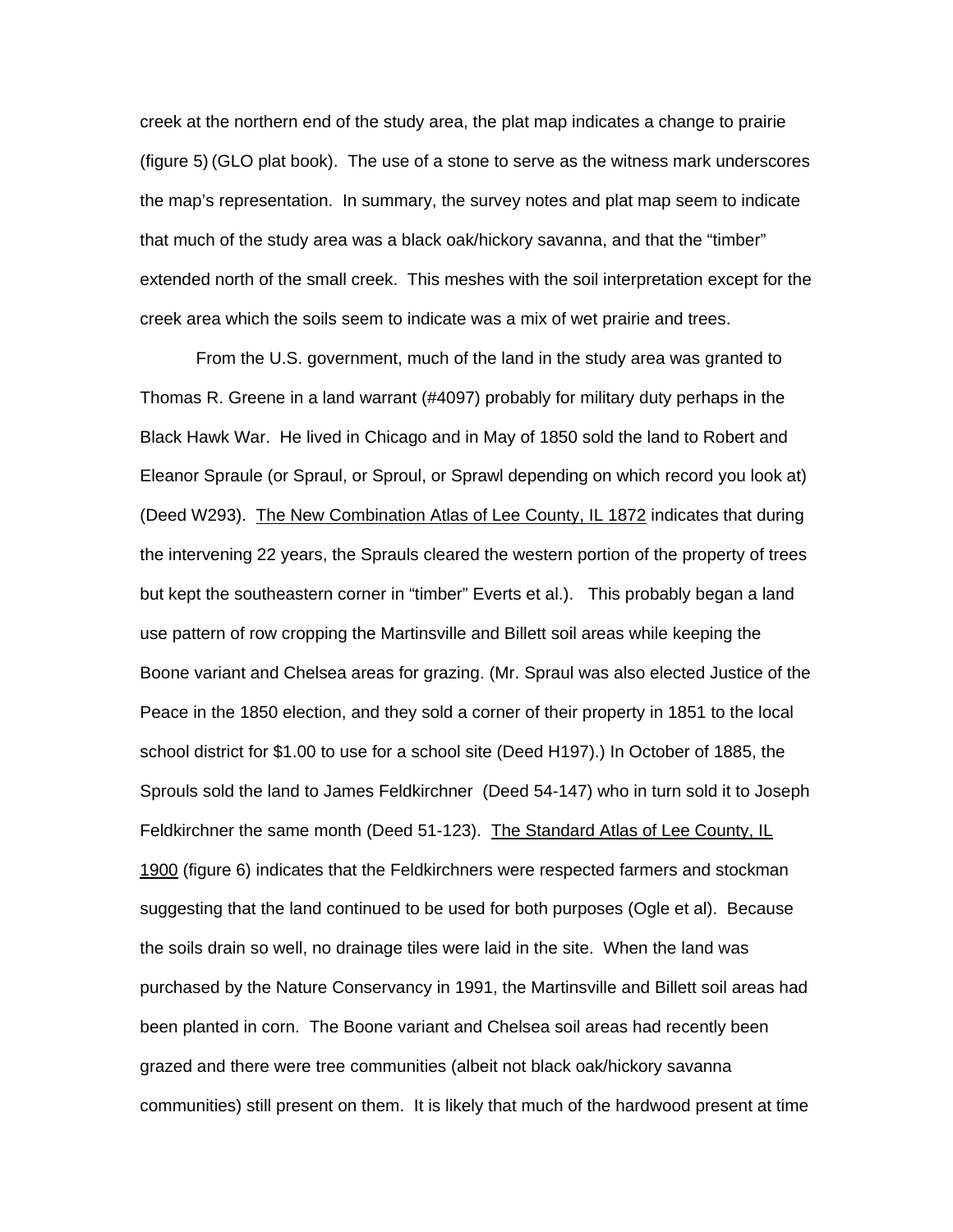of settlement was cut for lumber and shingles by J.H. Abbot who lived on the land just northeast of the Sprouls and built a lumber mill nearby (Stevens 1: 423).

 The creek area with the ponded Comfrey soils remains a bit of a mystery. The soils seem to suggest the longstanding presence of a wet prairie community. The public land survey suggests the presence of "timber" in 1840. The 1872 Lee County atlas suggests that the area was open at that time. The 1939 aerial photo shows the area open. The 1980 wetlands inventory aerial photo (figure 7) shows the area full of trees as does the 1988 USGS aerial photo (figure 8). In the winter of 1999, the decision was made to cut and drag out the nearly 1500 box elder trees in the creek area leaving behind the beginnings of a shrub and wet prairie community including hazelnut (*Corylus americana)*, wild plum (*Prunus spp.*), and a huge, old cottonwood (*Populus deltoides)* which just recently blew down in an early spring storm.

## The restoration management plan:

 When the property was purchased in 1991 (figure 9), active management was put on hold because of other preserve priorities. A detailed management plan was developed in 1995 that had nine unit-wide objectives (Kleiman 1):

- 1. Enhance diversity of woodland and areas that may have been tall grass savanna through seeding after burns and removing invasive weeds (multiflora rose, cherry, some hackberry, buckthorn, European honeysuckle).
- 2. Blend edges of woodland/savanna with planting to the north and east and eventually with old fields to be replanted to the west and south. Add appropriate seed into edges after burns.
- 3. Plant old fields back to prairie and current agricultural field back to prairie.
- 4. Restore diversity to riparian corridor.
- 5. Keep a stewardship journal to track progress, changes, tasks accomplished, and to allow for finesse in the restoration process.
- 6. Keep lists of all native plant species Generate list of seed species needed for diversity.
- 7. Map locations of any threatened and endangered plant species. Survey for rare animal species. Generate photocopy-ready maps for each.
- 8. Track each problem weed (multiflora rose, Canada thistle, parsnip, sweet clover, reed canary grass, etc.) and generate a simple location map.
- 9. Follow burn regime and track effects of burns.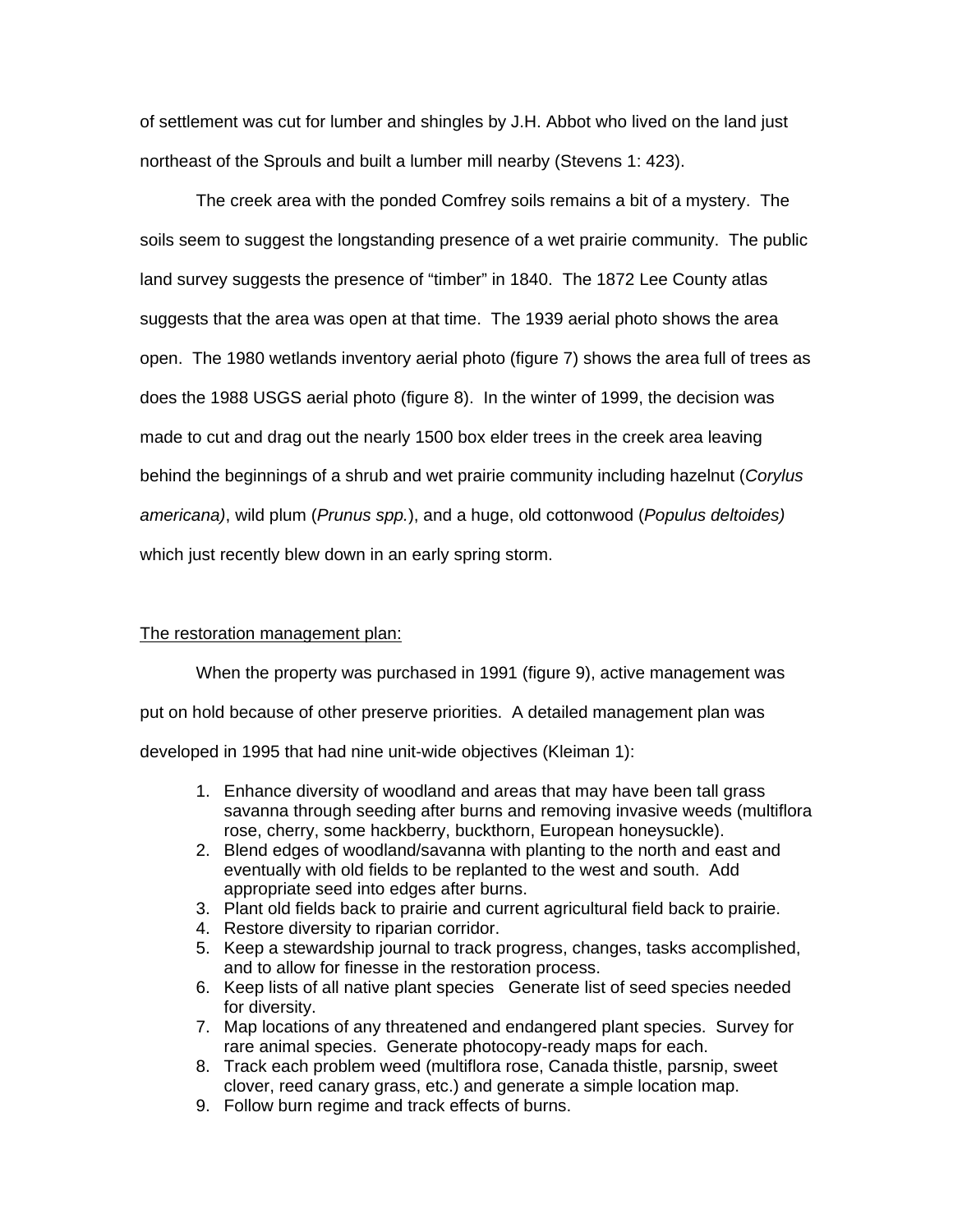Stewardship began in earnest, however, in 1996, when volunteer steward Jay

Stacy adopted the unit. His observations of the remaining plant communities in the

woods and along the riparian corridor and a floristic quality study by Dr. Gerould Wilhelm

of the Conservation Research Institute suggested to him the following:

- 1. The areas that are now woods with black oak, an occasional hickory and lots of cherry and buckthorn should be restored to a black oak/hickory savanna community.
- 2. The riparian community full of box elder trees but also containing a remnant native shrub community should be restored to a wet prairie/shrub community.
- 3. The corn fields should be restored to a dry to mesic prairie community.
- 4. The transitions between the communities should be encouraged to develop naturally through the reinstatement of the natural process of fire and through the removal of non-native and encroaching species.

The research for this paper suggests that all of these goals are solidly supported

by the evidence available regarding the nature of the presettlement landscape except one. Both the soil types and the public land surveys indicate that the cornfield areas were woodland of undetermined density. Because the area witness trees were black oak and hickory, perhaps black oak savanna is the correct assumption. In any case, it seems likely that the cornfields were not open prairie.

The presettlement riparian corridor community may have been transitional

between the timber to the south and the prairie to the north. The goal of establishing a

wet prairie/shrub community seems like a reasonable choice given the uncertainty

associated with its original identity.

# The plan's implementation:

In 1996, the southern cornfields where the highest knobs are located were converted to red top grass (*Panicum rigidulum*) by the preserve manager. In the fall of 1997, Mr. Stacy began an aggressive seeding strategy on the two highest knobs. He planted seedlings of prairie dropseed (*Sporobolus heterolepsis),* spiderwort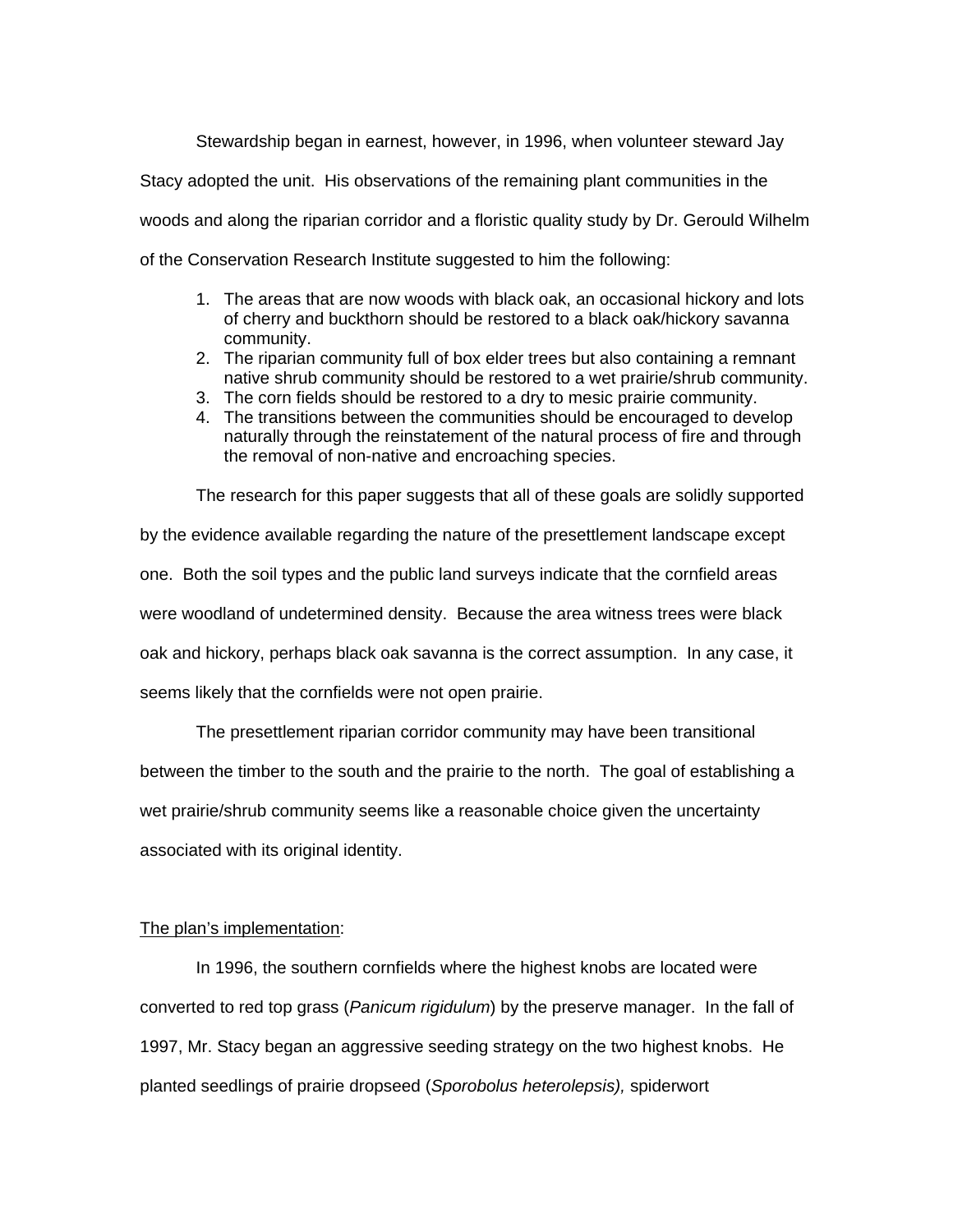(*Tradescantia ohiensis*)*,* and prickly-pear (*Opuntia humifusa*) and a seed mix of 68 prairie grasses, sedges, and forbs (figure 10) believed to be native to the sandy, gravelly, well-drained soils in the area. During the following four years, the area has been selectively weeded, monitored, overseeded, and burned. Of the 68 species planted in 1997, 53 have been identified as presently growing. Aggressive effort is being undertaken to eliminate wild parsnip (*Pastinaca sataiva*), yellow sweet clover (*Melilotus officinalis*), and Queen Anne's lace *(Daucus carota*) from the planting.

The next area of red-topped cornfield just west of the first one was planted with a prairie mix in 1998. In 1999, a third portion of cornfield down slope was converted using a slightly different seed mix based on soil type and hydrology, and the grassy neck between the two wooded areas on the east side was plowed and planted with native seed including Canada rye (*Elymus canadensisis*) as a cover crop. In the fall of 2000, a fourth area of cornfield was harvested and the stalks were burned instead of plowed under before fall planting. Volunteers hand seeded the field with an appropriate native prairie seed mix of about 85 species. In April, 2001, compass plant (*Silphium laciniatum*), *Liatris spp.*, western sunflower (*Helianthus occidentalis*), and pale purple coneflower (*Echinacea pallida* ) were already making an early appearance. All of the seed used on the preserve must be harvested within a 50 mile radius, and much of it is collected by volunteers on the preserve.

The final cultivated field section will be planted in crops for the 2001 growing season and will be converted to native vegetation in the fall. This final piece of cropland is the most evident transition area between the upland and the riparian topography. Consequently, stewards are in the process of planning seed collection for three different seed mixes that will reflect that transition in their composition and relative abundances of selected species. One seed mix will be upland in nature, one will be mesic to facultative obligate for the area leading right up to the creek, and one will be a sandy savanna mix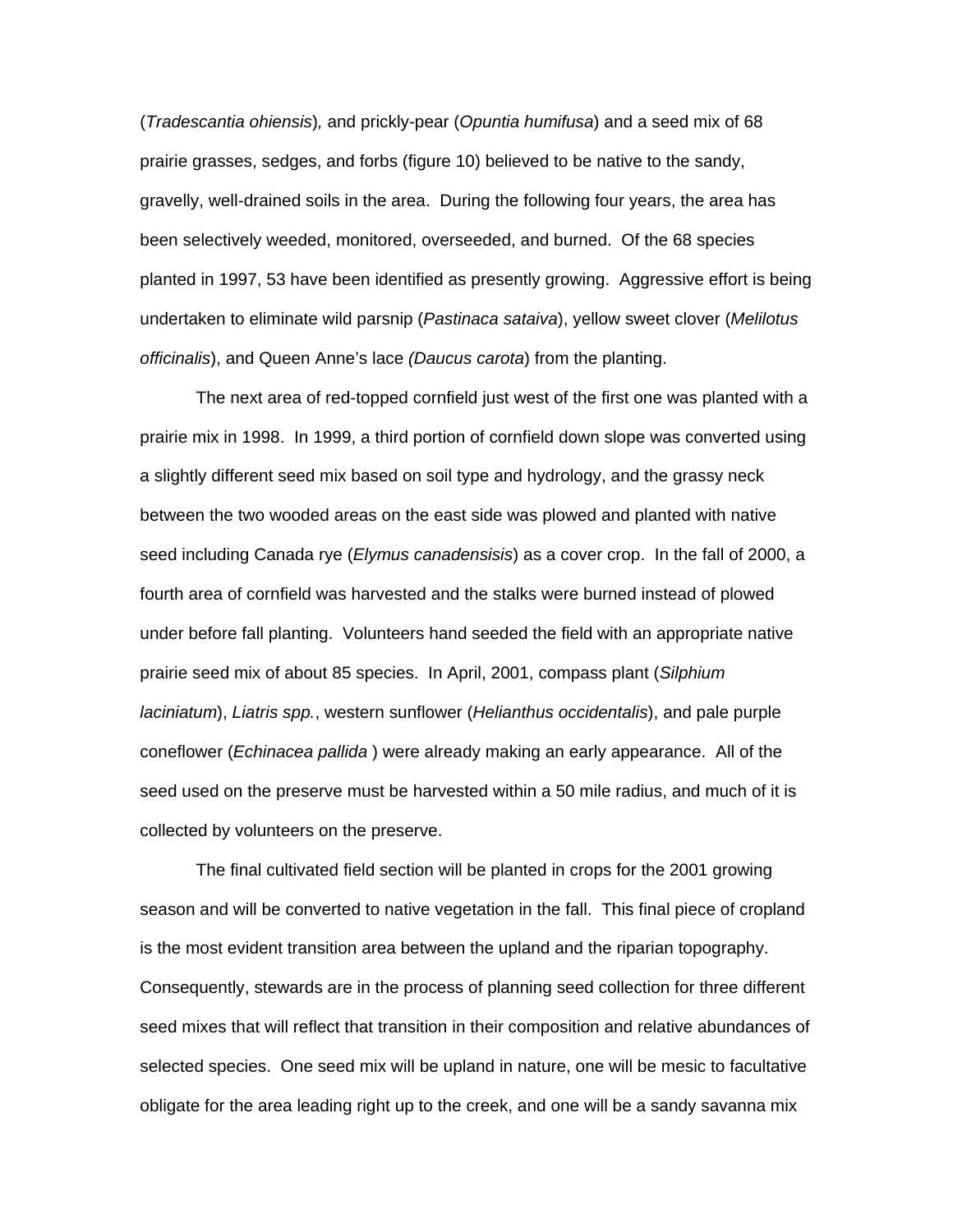for the remaining very sandy knob with a black oak signature on the western side of the field.

Work in the wooded areas has focused on removing non-native species, encroaching native species such as cherry (*Prunus sp*), and domestic apple (*Malus s.p.)* while retaining the oaks (*Quercus sp.*), hickories (*Carya sp*.), walnuts (*Juglans sp.),* and some hackberry (*Celtis occidentalis*). Seeding of black oak savanna grass and forb species has also been done using a species list developed for the silt loam savannas of Nachusa Grasslands by Todd Bittner in 1995 (appendix 1). This list differs slightly from that developed by Steve Packard for bur oak savannas (Packard 166-67) and recognizes the slightly different plant associations found in the two savanna types.

Following the removal of the majority of the box elders during the winter of 1999, the focus in the riparian area has been on controlling box elder resprouts and weeds like canary grass (*Phalaris arundinacea*), wild parsnip (*Pastinaca satiava*), and Dame's rocket (*Hesperis matronalis*) while at the same time monitoring seed bank regeneration. Sedges and blue flag iris (*Iris versicolor*) that lay dormant in the heavily shaded soil for years are already starting to make their appearance. Seeding of native associates has also begun and will continue as the community identifies itself over time.

The creek itself has fairly high sinuosity and stable banks except in a small middle reach where there has been some bank collapse and gullying. While still under discussion among the stewards, it seems likely that no major artificial structures will be installed in this area to control further erosion. The consensus seems to be developing that we should try fairly passive current diversion and habitat creation techniques involving boulders and logs first and let the land alongside the stream heal itself further before taking a more active approach should it be necessary at a later date.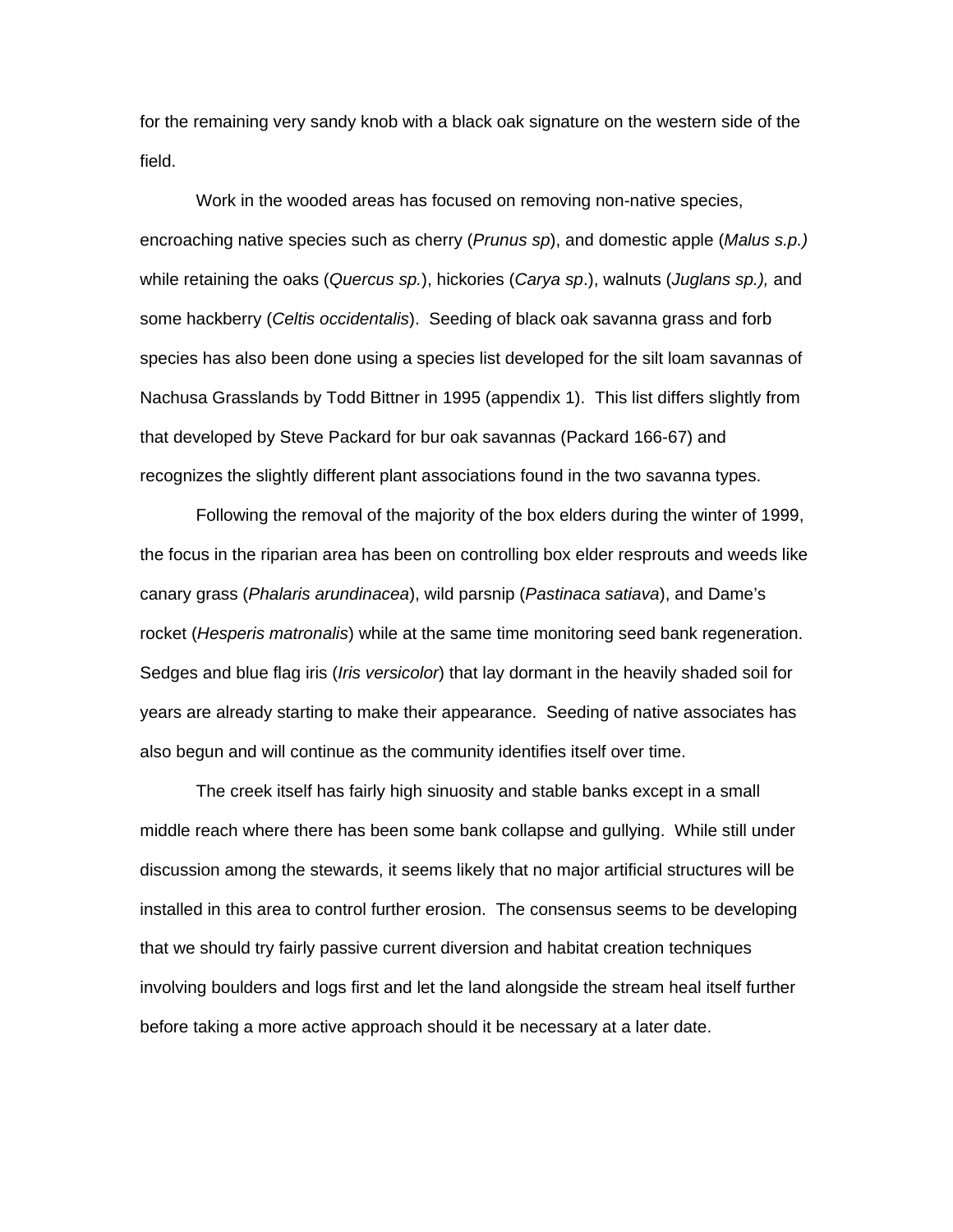# **Summary**

 The Naylor Road area of the West Heinkel Unit of Nachusa Grasslands is a wonderful opportunity to restore and recreate a mosaic of interrelated presettlement Illinois landscapes --- black oak/hickory savanna habitat, wet prairie/shrub and riparian habitat, and dry to mesic prairie habitat. As the natural processes are reinstated and the gene pool is replenished, the area should provide refuge for beleaguered native species which will sort themselves out and assume their appropriate relationships on the site. It will also provide refuge for humans who crave the beauty, silence, and awesome complexity of the all too rare Illinois of old.